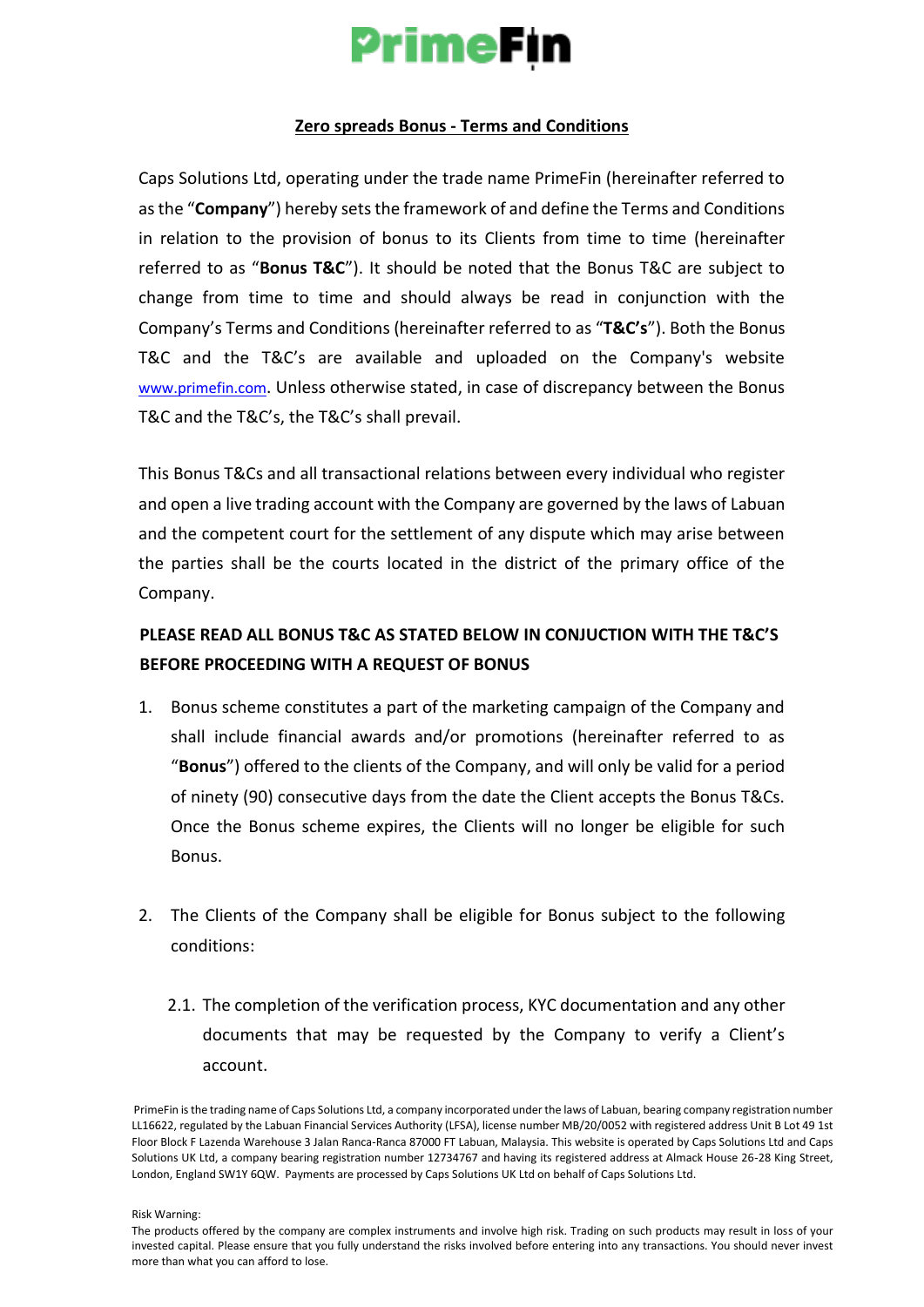## **PrimeFin**

- 2.2. The client must have a live trading account with the Company and must have deposited the minimum amount of deposit set by the Company, which is approved and processed by the Company.
- 2.3. The client should be logged into his/her account.
- 2.4. A Bonus offer shall be sent by the Company to the client, which the latter shall accept.

3.Upon depositing 999 USD the client will be offered zero spreads on all assets for 24 hours. If the Client's deposit exceeds 1000 USD, the Client will be provided with the above for 72 hours.

4. The Company has the right to cancel the Bonus in the following cases:

4.1. Accepting the offer to a Bonus and receiving such Bonus in the client's account consists an automatic acceptance and agreement to the Company's Bonus T&C as well as the T&C's. It is expressly stated that all the terms, conditions and clauses are of the essence of the Bonus T&C.

4.2. The validity of an offer is subject to the Bonus T&C of the Company and applies only to a particular Client each time and to his/her relevant account for which the offer was made, and only for the period provided.

4.3. Any further clarifications in relation to the Bonus, shall be referred to the account manager in writing via email.

4.5. Duplicate accounts are prohibited, and the clients are advised not to proceed with the opening of multiple accounts aiming to receive multiple Bonus. The Company reserves the right to close such duplicate accounts without prior notice to the owner of the account, revoke any Bonus offered to the client owning the account, waive any earnings of the client and return to the client any amount deposited by the client to his/her account.

4.6. The Company reserves the right to revoke any Bonus and freeze any accounts should there be any evidence of inappropriate or abusive trading

Risk Warning:

PrimeFin is the trading name of Caps Solutions Ltd, a company incorporated under the laws of Labuan, bearing company registration number LL16622, regulated by the Labuan Financial Services Authority (LFSA), license number MB/20/0052 with registered address Unit B Lot 49 1st Floor Block F Lazenda Warehouse 3 Jalan Ranca-Ranca 87000 FT Labuan, Malaysia. This website is operated by Caps Solutions Ltd and Caps Solutions UK Ltd, a company bearing registration number 12734767 and having its registered address at Almack House 26-28 King Street, London, England SW1Y 6QW. Payments are processed by Caps Solutions UK Ltd on behalf of Caps Solutions Ltd.

The products offered by the company are complex instruments and involve high risk. Trading on such products may result in loss of your invested capital. Please ensure that you fully understand the risks involved before entering into any transactions. You should never invest more than what you can afford to lose.